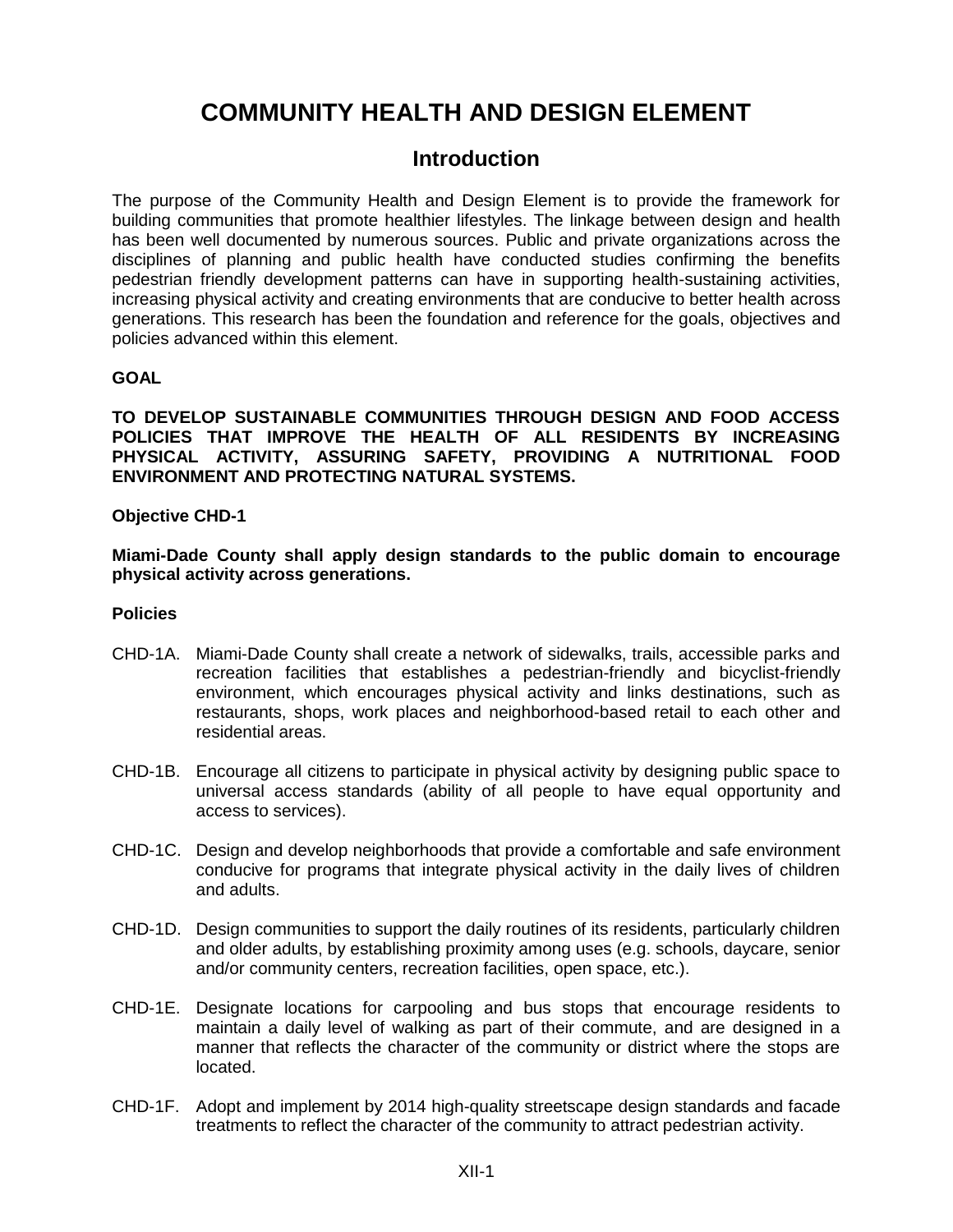- CHD-1G. Promote coordination between jurisdictions in the planning and implementation of bicycle, trail, transit, pedestrian and other alternative transportation modes to establish continuous networks that support healthy communities.
- CHD-1H. Adopt and implement by 2014 a signage and way-finding program within the public realm that is an aesthetic enhancement to the community. It should clearly inform residents and visitors of key locations, corridors and pedestrian/bicycle routes to destinations and amenities.
- CHD-1I. Create walkable environments between tourist destinations through design guidelines that take measures to enhance the public realm and encourage pedestrian/bicycle activity.
- CHD-1J. Apply guidelines from the Aesthetic Master Plan and Urban Design Manual to new and existing gateways, corridors and civic facilities.

#### **Objective CHD-2**

#### **Miami-Dade County shall apply design standards to private development projects to encourage physical activity across generations.**

#### **Policies**

- CHD-2A. Miami-Dade County will encourage land development to incorporate community design principles that encourage physical activity through the promotion of strategies, when appropriate, but not limited to:
	- 1. Utilization of non-motorized transportation modes;
	- 2. Location of public facilities accessible by multiple transportation modes;
	- 3. Availability and maintenance of quality pedestrian paths or sidewalks;
	- 4. Provision of street furniture and lighting enhancements;
	- 5. Provision of civic and recreational facilities;
	- 6. Establishment of interconnectivity between similar development projects through vehicular and/or pedestrian/bicycle cross access; and
	- 7. Provision of pedestrian and bicycle linkages between existing residential and non-residential land uses.
- CHD-2B. Encourage well-designed infill and redevelopment to reduce vehicle miles traveled, improve air quality, and support an outdoor environment that is suitable for safe physical activity.
- CHD-2C. Continue to conduct Area Plan studies and urban center rezonings that concentrate new population growth in areas with a mix of land uses, adequate infrastructure services and higher densities as a means of promoting healthy communities.

#### **Objective CHD-3**

**Institute safety measures through urban design and material standards.**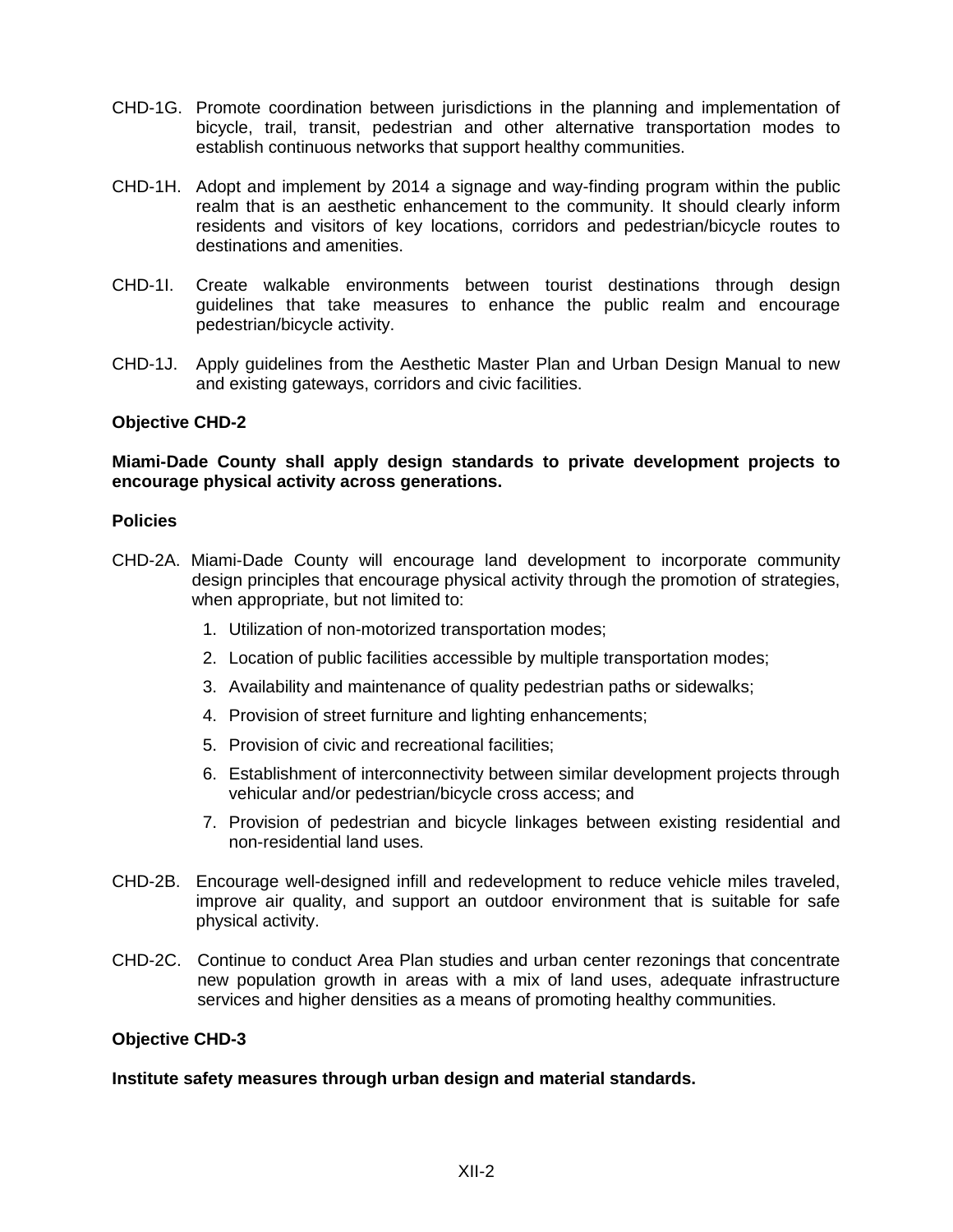#### **Policies**

- CHD-3A. Design and develop neighborhoods that can facilitate children walking safely to Miami-Dade County Schools.
- CHD-3B. Encourage walking and bicycle riding as a means of transportation to and from school, by implementing capital projects that support the development of safe routes to school.
- CHD-3C. Prepare design standards for lighting as a pedestrian safety measure along streets, paths, crosswalks and other points of vehicular conflict, as well as within public spaces.
- CHD-3D. Update street design standards to incorporate traffic-calming measures, such as special paved crosswalks at key intersections and/or mid-block crossings, where applicable to promote pedestrian safety.
- CHD-3E. Miami-Dade County shall consider the use of Crime Prevention Through Environmental Design (CPTED) strategies in site design by integrating CPTED strategies into the zoning code and Urban Design Manual.
- CHD-3F. Miami-Dade County shall consider the use of CPTED strategies to address the safety of pedestrians in parking lots, transit terminals, parks and other public areas.

#### **Objective CHD-4**

**Promote local food production and improve access to healthy food products for all residents of Miami-Dade County.**

#### **Policies**

- CHD-4A. Promote increased production and expand the availability of agricultural goods and other food products produced in Miami-Dade County.
- CHD-4B. Promote the local sale and consumption of agricultural goods and other food products produced in Florida and specifically Miami-Dade County.
- CHD-4C. Promote opportunities to obtain fresh foods in Miami-Dade County neighborhoods by encouraging the development of community gardens; fresh produce stands, farmer markets, mobile food markets, small businesses such as vegetable and fruit markets, butcher shops, fish markets; and grocery markets by providing flexibility in the zoning code and other regulations.
- CHD-4D. Ensure that all neighborhoods have multi-modal access to fresh food products, and support and promote programs that increase or provide access to food products such as the County's Meals for the Elderly and Meals on Wheels programs.
- CHD-4E. Encourage the establishment of farm-to-school initiatives and community supported agriculture programs.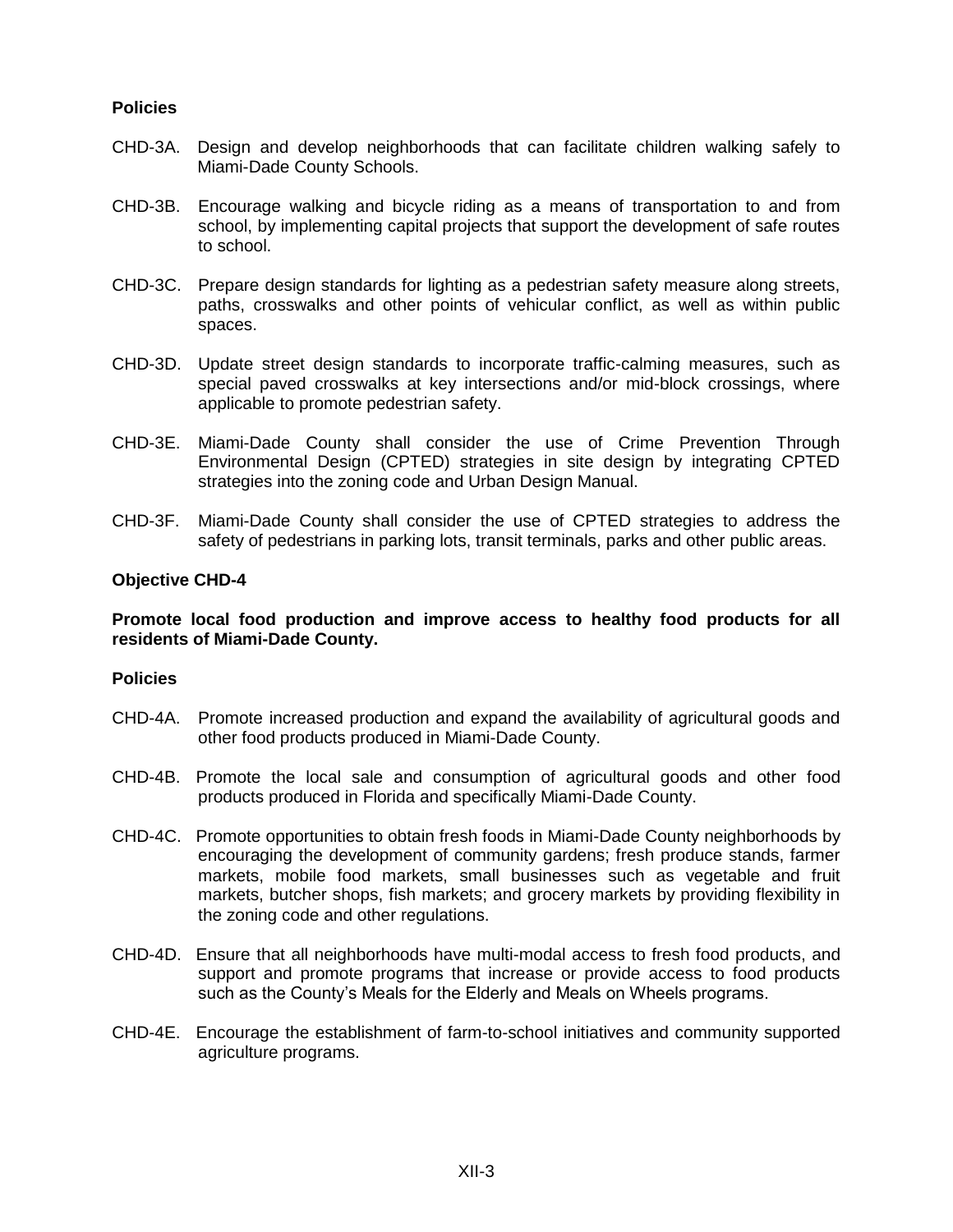# **Objective CHD-5**

# **Enhance natural systems through performance criteria for capital improvements.**

### **Policies**

- CHD-5A. The County shall investigate onsite stormwater management alternatives, such as bio-swales and green roofs, which reuse stormwater and reduce the rate of runoff from impervious surfaces.
- CHD-5B. Enhance street cross section design standards to incorporate planting strips for both stormwater percolation and tree planting to provide shade.
- CHD-5C. Implement and maintain the Miami-Dade Street Tree Master Plan to ensure an adequate urban forest and street tree coverage to reduce localized heat island effect.
- CHD-5D. Encourage parking structures and increase tree plantings in surface parking lots to reduce the heat island effect attributable to exposed, impervious surfaces.

# **Monitoring Program**

In order to enable the preparation of the periodic evaluation and appraisal of the comprehensive plan as required by Section 163.3191, F.S., the comprehensive plan should contain adopted procedures for monitoring and evaluating the Plan and its implementation. There are no Level of Service standards for this element. This section outlines the substantive features of Miami-Dade County's monitoring program pertinent to the objectives, policies, and parameters referenced in this Element. It should be understood that the monitoring program might be refined over time, as more experience is gained. Undoubtedly, by the time that the next evaluation and appraisal of the comprehensive plan is conducted, which would include this Element, the measures and procedures outlined herein will have been modified somewhat to reflect practical considerations. For the purpose of evaluating and assessing the implementation of the Community Health and Design Element in approximately Year 2017, each objective will be reviewed as follows to monitor the degree to which it has been reached.

#### **Objective CHD-1: Miami-Dade County shall apply design standards to the public domain to encourage physical activity across generations.**

Mode split between car trips and other forms of transportation.

Florida Environmental Public Health Tracking: "Percent of the population that live within a tenminute walk (½ mile) of an off-street trail system."

Florida Environmental Public Health Tracking- Community Access Data- "Percent of population who live within ½ mile of a park."

American Community Survey: "Means of Transportation to Work: Walking."

American Community Survey: "Means of Transportation to Work: Bicycling."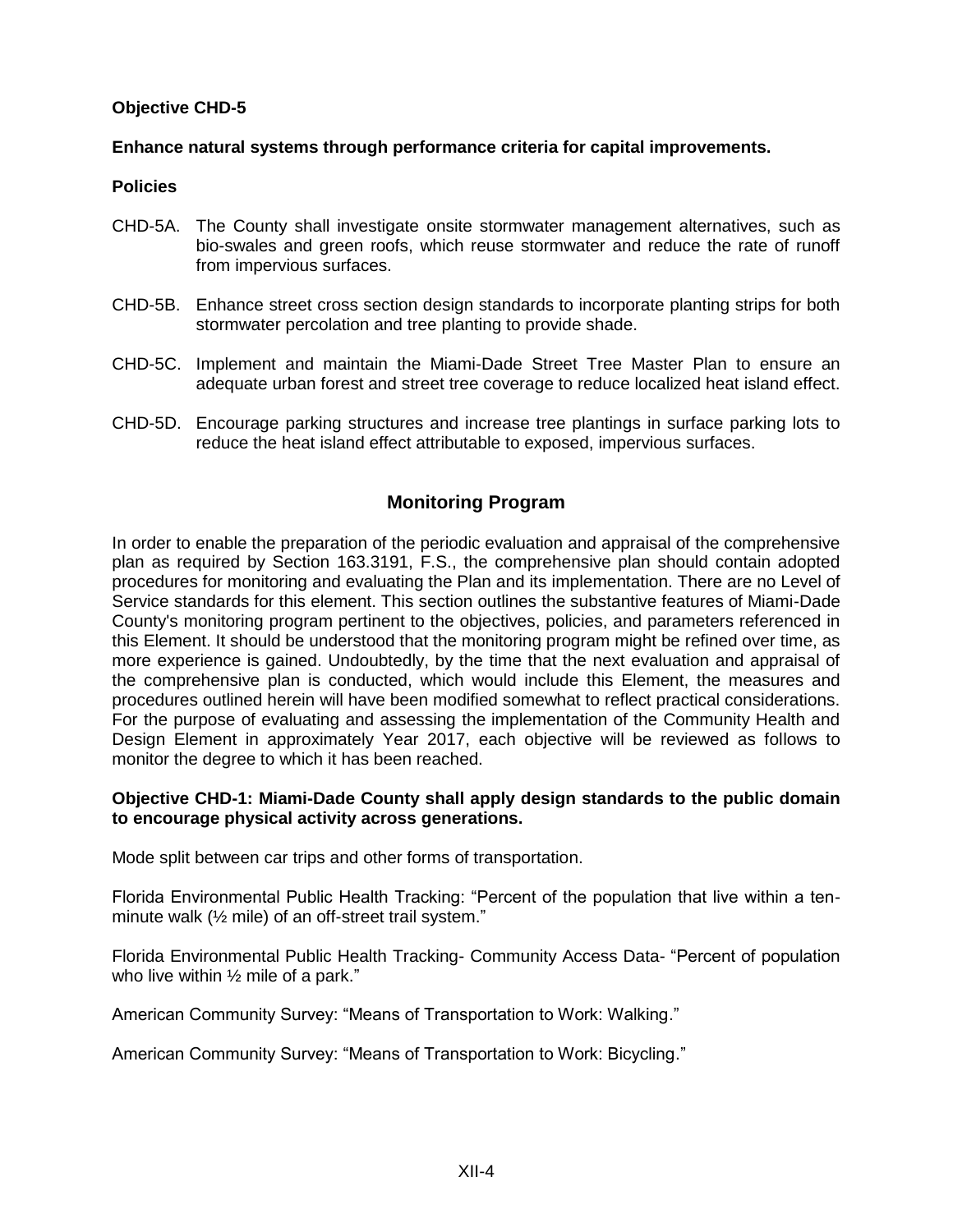# **Objective CHD-2: Miami-Dade County shall apply design standards to private development projects to encourage physical activity.**

Shift in development density patterns to infill areas, transit-oriented developments, and overall vehicle miles travelled per-capita.

#### **Objective CHD-3: Institute safety measures through urban design and material standards.**

Vehicular/pedestrian accidents – ratio compared to population.

Bicyclist/pedestrian accidents – ratio compared to population.

#### **Objective CHD-4: Promote local food production and improve access to healthy food products for all residents of Miami-Dade County.**

Percentage of locally grown products consumed in Miami-Dade County.

Number of markets within walking distance to residential development.

Florida Environmental Public Health Tracking: Community Access Data- "Percent of population who live within 1/2 mile of a healthy food source."

USDA Food Environmental Atlas: "Percent of Population with Low Access to Grocery Store."

#### **Objective CHD-5: Enhance natural systems through performance criteria for capital improvements.**

Number of trees planted.